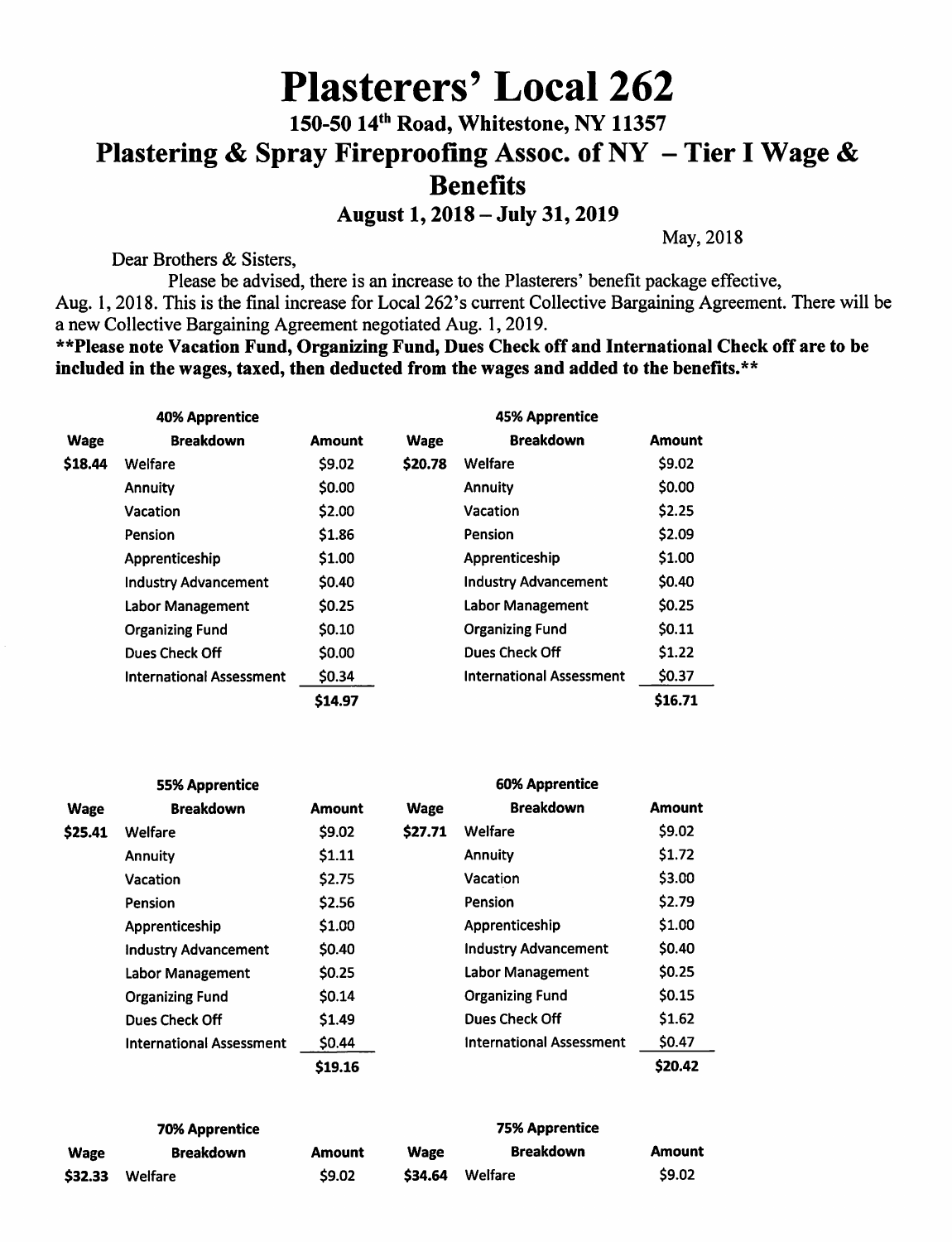| <b>Annuity</b>                  | \$2.94 | <b>Annuity</b>                  | \$3.55  |  |
|---------------------------------|--------|---------------------------------|---------|--|
| <b>Vacation</b>                 | \$3.50 | Vacation                        | \$3.75  |  |
| <b>Pension</b>                  | \$3.26 | Pension                         | \$3.49  |  |
| Apprenticeship                  | \$1.00 | Apprenticeship                  | \$1.00  |  |
| <b>Industry Advancement</b>     | \$0.40 | <b>Industry Advancement</b>     | \$0.40  |  |
| Labor Management                | \$0.25 | Labor Management                | \$0.25  |  |
| <b>Organizing Fund</b>          | \$0.18 | <b>Organizing Fund</b>          | \$0.19  |  |
| Dues Check Off                  | \$1.89 | Dues Check Off                  | \$2.04  |  |
| <b>International Assessment</b> | \$0.54 | <b>International Assessment</b> | \$0.57  |  |
|                                 | 22.98  |                                 | \$24.26 |  |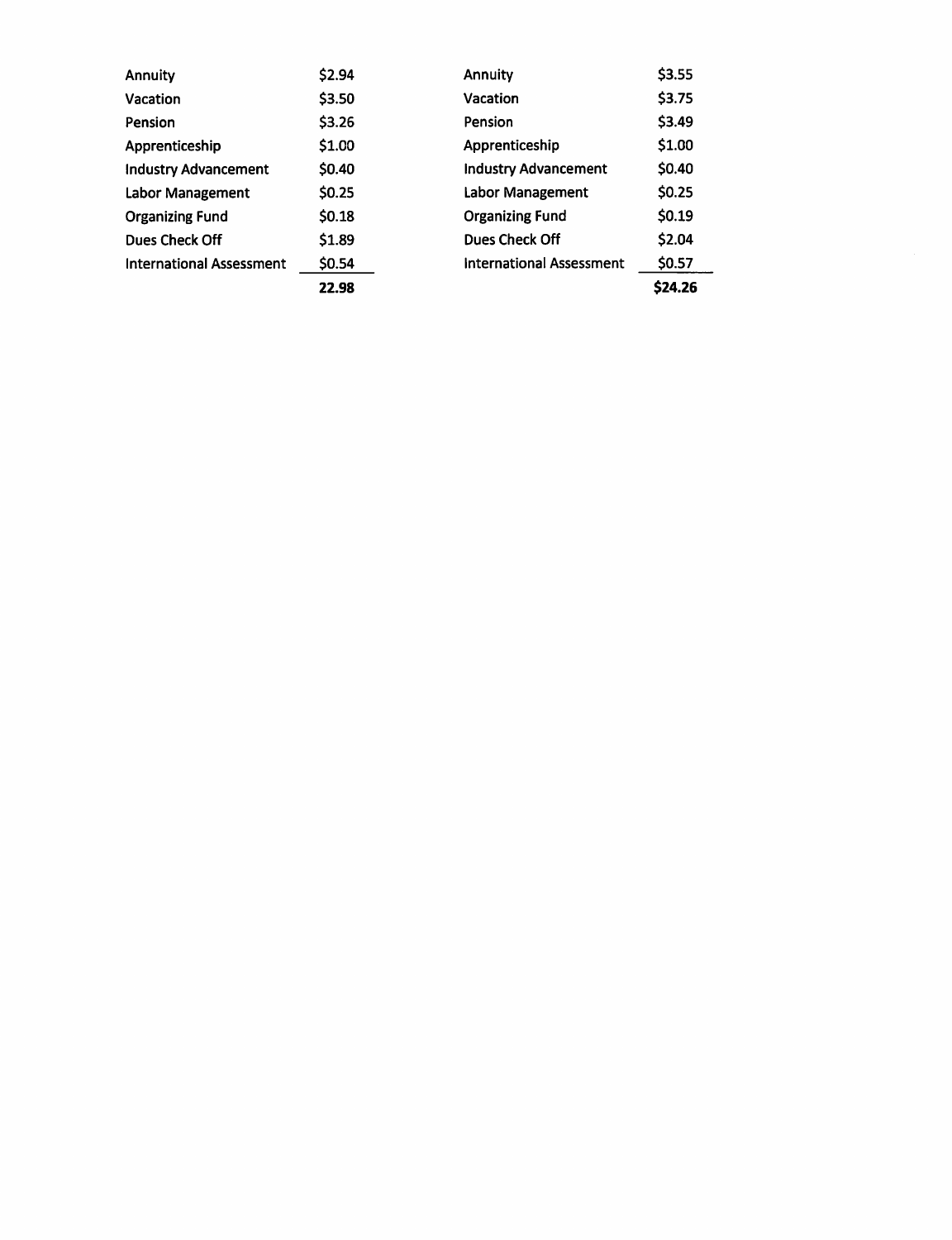### Northeast District Council of the OPCMIA Fringe Benefit Funds -100 Merrick Road, Suite SOOWest, Rockville Centre, NY 11570 Phone: (516)775-2280 Fax: (516)775-4084-Tier I

### Remittance Report for Operative Plasterers' Local 262-Plastering & Spray Fireproofing Apprentice, Effective August 1, 2018:

| Percentage | <b>Total</b> | x Rate  | <b>Amount</b> |
|------------|--------------|---------|---------------|
|            | <b>Hours</b> |         | <b>Due</b>    |
| 40%        |              | \$14.97 |               |
| 45%        |              | \$16.71 |               |
| 55%        |              | \$19.16 |               |
| 60%        |              | \$20.42 |               |
| 70%        |              | \$22.98 |               |
| 75%        |              | \$24.26 |               |

The Employer hereby acknowledges and agrees that it is bound by all the terms of the currently effective Collective Bargaining Agreement between the Operative Plasterers' Local 262 and the Plastering & Spray Fireproofing Assoc. of NY, including, without limitation, of the CBA currently in force, addressing contributions to be made to the N.E.D.C. of the OPCMIA Fringe Benefits Fund. Furthermore, the Employer hereby acknowledges and agrees that it is bound by the Agreements and Declarations of Trust (the "Trusts") establishing the Funds, which are incorporated by reference in the CBA. If the Employer wishes to receive a copy of the CBA or the Trusts, please contact the Funds' office at the address and phone number listed above.

EMPLOYER FEDERAL ID#

All INFORMATION BELOW MUST BE FULLY PROVIDED WITH EACH REPORT-

EMPLOYERS NAME:. EMPLOYERS ADDRESS:

JOB LOCATION **WEEK ENDING** 

| Social Security # | <b>Last Name</b>   | <b>First Name</b> | <b>Total Hours</b><br>Worked |
|-------------------|--------------------|-------------------|------------------------------|
|                   |                    |                   |                              |
|                   |                    |                   |                              |
|                   |                    |                   |                              |
|                   |                    |                   |                              |
|                   |                    |                   |                              |
|                   |                    |                   |                              |
|                   |                    |                   |                              |
|                   |                    |                   |                              |
|                   |                    |                   |                              |
|                   | <b>Total Hours</b> | X Rate            | Amount due                   |
|                   |                    | 40%-\$14.97       |                              |
|                   |                    | 45%-\$16.71       |                              |
|                   |                    | 55%-\$19.16       |                              |
|                   |                    | 60%-\$20.42       |                              |
|                   |                    | 70%-\$22.98       |                              |
|                   |                    | 75%-\$24.26       |                              |

Payments covering contributions to the Operative Plas Fund, Annuity Fund, Apprenticeship Fund, lAP Funds, LMC Fund, Dues, Organizing Fund and International Assessment shall be made weekly. A single check covering the combined contributions to the above mentioned Funds shall be made payable to the N.E.D.C of the OPCMIA Fringe Benefit Funds. This check shall be given to the shop steward or Operative Plasterer on the job on the employers regular pay day, who shall in turn verify the correctness of the amounts and the number of employees covered. Where an employee is laid off and receives his wages other than on the employers regular pay day, said employee shall be given a check to cover the contributions due the aforesaid funds.

\*\*The above Statements are warranted to be true and correct\*\*

Signature of Corporate Officer, Print Name By signing this form, you expressly acknowledge that you are an authorized representative of the authority of the Employer and Have the American contract the authority to legally the authority to legally the authority to l bind the Employer. \*\*THIS FORM MUST BE SIGNED AND COMPLETED OR THE FUND OFFICE WILL NOT ACCEPT THE BENEFITS\*\*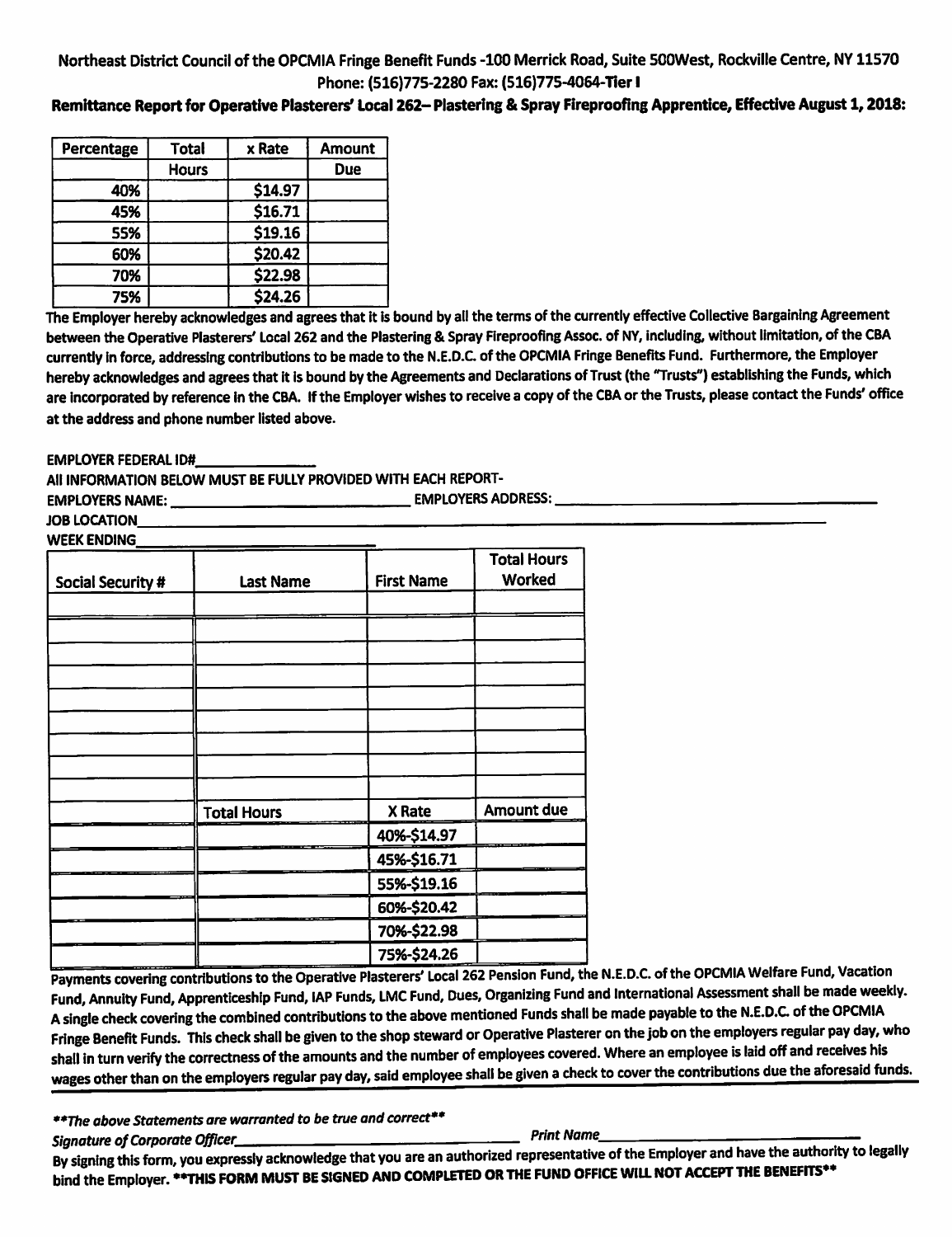## Plasterers' Local 262 150-50 14th Road, Whitestone, NY 11357

Tier II Wage & Benefits

August 1,2018 - July 31,2019

May, 2018

Dear Brothers & Sisters,

Please be advised, there is an increase to the Plasterers' benefit package effective, Aug. 1,2018. This is the final increase for Local 262's current Collective Bargaining Agreement. There will be a new Collective Bargaining Agreement negotiated Aug. 1,2019.

\*\*Please note Vacation Fund, Organizing Fund, Dues Check off and International Check off are to be included in the wages, taxed, then deducted from the wages and added to the benefits. $**$ 

|         | <b>50% Apprentice</b>           |               |
|---------|---------------------------------|---------------|
| Wage    | <b>Breakdown</b>                | Amount        |
| \$15.44 | Welfare                         | \$8.70        |
|         | Annuity                         | \$0.00        |
|         | Vacation                        | \$0.00        |
|         | Pension                         | \$1.15        |
|         | Apprenticeship                  | \$0.50        |
|         | <b>Industry Advancement</b>     | \$0.00        |
|         | Labor Management                | \$0.00        |
|         | <b>Organizing Fund</b>          | \$0.13        |
|         | Dues Check Off                  | \$0.00        |
|         | <b>International Assessment</b> | \$0.27        |
|         |                                 | <b>S10.75</b> |

| <b>60% Apprentice</b> |                                 |               | <b>70% Apprentice</b> |                                 |         |  |
|-----------------------|---------------------------------|---------------|-----------------------|---------------------------------|---------|--|
| <b>Wage</b>           | <b>Breakdown</b>                | <b>Amount</b> | <b>Wage</b>           | <b>Breakdown</b>                | Amount  |  |
| \$18.57               | Welfare                         | \$8.70        | \$21.67               | Welfare                         | \$8.70  |  |
|                       | <b>Annuity</b>                  | \$0.00        |                       | Annuity                         | \$0.00  |  |
|                       | Vacation                        | \$0.00        |                       | <b>Vacation</b>                 | \$0.00  |  |
|                       | <b>Pension</b>                  | \$1.38        |                       | Pension                         | \$1.61  |  |
|                       | Apprenticeship                  | \$0.50        |                       | Apprenticeship                  | \$0.50  |  |
|                       | <b>Industry Advancement</b>     | \$0.00        |                       | <b>Industry Advancement</b>     | \$0.00  |  |
|                       | Labor Management                | \$0.00        |                       | Labor Management                | \$0.00  |  |
|                       | <b>Organizing Fund</b>          | <b>SO.15</b>  |                       | <b>Organizing Fund</b>          | \$0.18  |  |
|                       | Dues Check Off                  | \$1.12        |                       | Dues Check Off                  | \$1.31  |  |
|                       | <b>International Assessment</b> | \$0.30        |                       | <b>International Assessment</b> | \$0.34  |  |
|                       |                                 | \$12.15       |                       |                                 | \$12.64 |  |